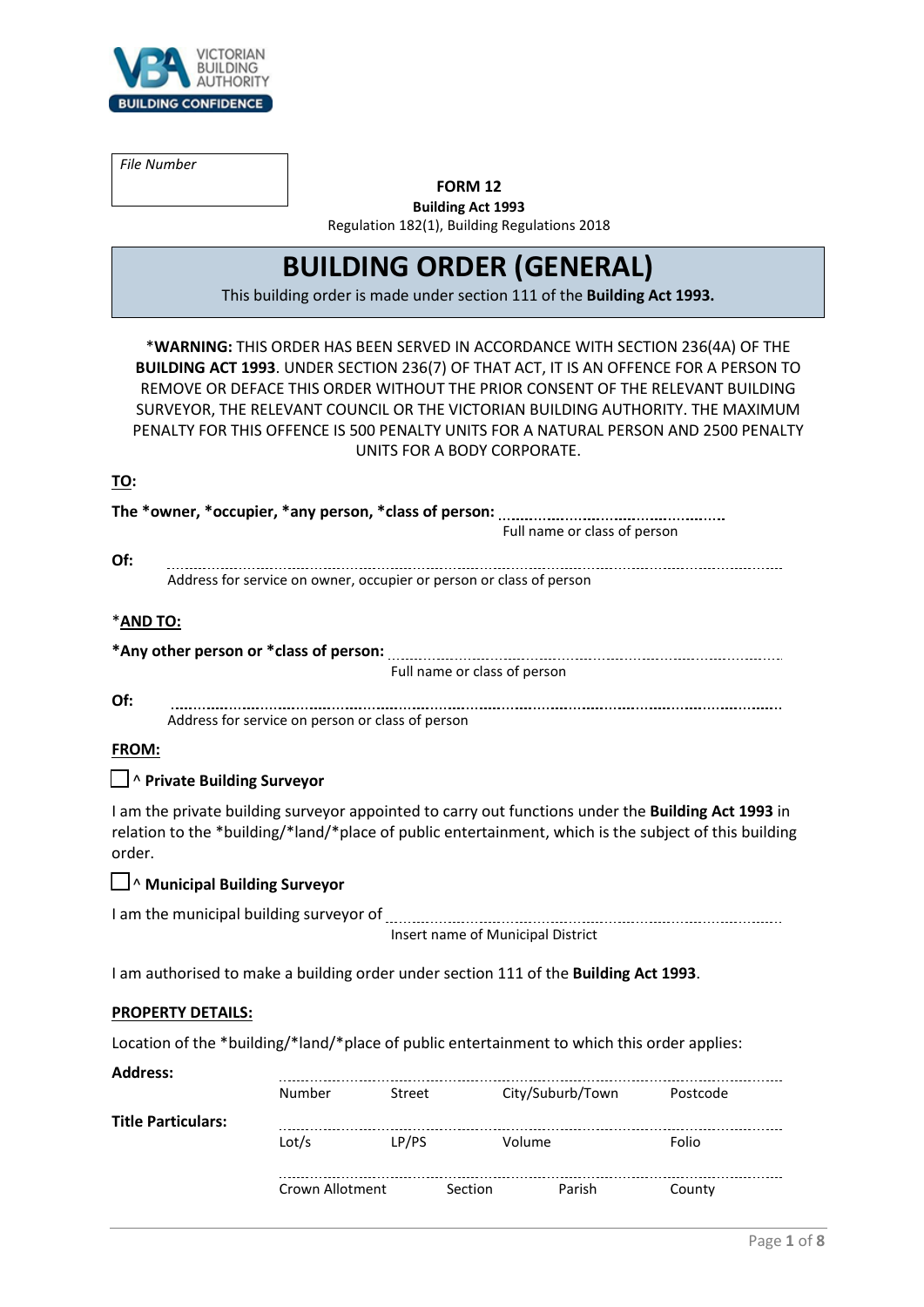#### **ORDER:**

| I, as the relevant building surveyor, order that: |  |  |
|---------------------------------------------------|--|--|
|---------------------------------------------------|--|--|

- \*1. By  $\frac{1}{\frac{1}{\left[ \text{insert time} \right]}}$  on  $\frac{1}{\frac{1}{\left[ \text{insert date} \right]}}$ , the \*owner/\*occupier of the  $\frac{1}{\left[ \text{insert decision and address of building/land/place of public entertainment} \right]}$ **MUST** evacuate the \*building/\*land/\*place of public entertainment.
- \*2. By  $\frac{1}{\text{[insert time]}}$  on  $\frac{1}{\text{[insert date]}}$ , any person or class of person served with this order must vacate the \*building/\*land/\*place of public entertainment water description and address of building/land/place of public entertainment]
- \*3. At  $\frac{1}{\frac{[inset time]}{inset state}}$  on  $\frac{1}{\frac{[inset date]}{inset state}}$ , entry into the \*building/\*land/\*place of public entertainment  $\frac{b}{b}$  [insert description and address of building/land/place of public entertainment]  $\frac{b}{b}$  [specify person or class of person served with this order] [S prohibited for a period of <sub>— linsert period of time of prohibition]</sub> \_\_\_\_\_ unless permitted by the municipal building surveyor.
- \*4. At \_\_\_\_\_\_on \_\_\_\_\_\_\_, use of the \*building/\*land/\*place of public entertainment \_\_\_\_\_\_\_\_\_\_\_\_\_\_\_\_\_\_\_\_\_\_\_\_\_\_\_\_\_\_\_\_\_\_by \_\_\_\_\_\_\_\_\_\_\_\_\_\_\_\_\_\_\_\_\_\_\_\_\_\_\_\_\_is prohibited for a period of [insert description and address of building/land/place of public entertainment] [specify person or class of person served with this order] \_\_\_\_\_\_\_\_\_\_\_\_\_\_\_\_\_\_\_\_\_\_\_\_\_ for \_\_\_\_\_\_\_\_\_\_\_\_\_\_\_\_\_\_\_\_\_ unless permitted by the municipal building [insert period of time of prohibition] [specified prohibited use] surveyor.
- \*5. At  $\frac{1}{\text{[insert time]}}$  on  $\frac{1}{\text{[insert date]}}$ , occupation of the \*building/\*land/\*place of public entertainment [insert description and address of building/land/place of public entertainment]  $-y$  [specify person or class of person served with this order] S prohibited for a period of \_\_\_\_\_\_\_\_\_\_\_\_\_\_\_\_\_\_\_\_\_\_\_unless permitted by the municipal building [insert period of time of prohibition] surveyor.
- \*6. By  $\frac{1}{\frac{[insert time]}{[insert time]}}$ , the owner of the \*building/\*land/\*place of public entertainment **insert description and address of building/land/place of public entertainment**]<br> **Insert description and address of building/land/place of public entertainment**] building work \_\_\_\_\_\_\_\_\_\_\_\_\_\_\_\_\_\_\_\_\_\_\_\_\_\_\_\_\_\_\_\_\_\_\_\_\_\_. [insert detailed description of building work required to be carried out by this order]
- entertainment **Exercity and address of building/land/place of public entertainment**]<br> **Insert description and address of building/land/place of public entertainment**] \*7. By  $\frac{1}{\frac{1}{\text{[insert time]}}}$  on  $\frac{1}{\frac{1}{\text{[insert date]}}}$ , the owner of the \*building/\*land/\*place of public protection work<br>
[insert detailed description of protection work required to be carried out by this order].
- \*8. By  $_{\frac{(\text{insert time})}{(\text{insert time})}}$  on  $_{\frac{(\text{insert time})}{(\text{insert date})}}$ , the owner of the \*building/\*land/\*place of public entertainment \_\_\_\_\_\_\_\_\_\_\_\_\_\_\_\_\_\_\_\_\_\_\_\_\_\_\_\_\_\_\_\_\_\_\_\_\_\_\_\_**MUST** carry out the following [insert description and address of building/land/place of public entertainment] other work as required by the Building Regulations 2018 in relation to the \*building/\*land/ \*place of public entertainment \_\_\_\_\_\_\_\_\_\_\_\_\_\_\_\_\_\_\_\_\_\_\_\_\_\_\_\_\_\_\_\_\_\_\_\_\_\_\_\_\_\_\_\_\_\_\_\_\_\_\_\_\_\_\_\_\_\_\_\_\_\_\_\_\_\_\_\_\_\_\_\_\_\_\_\_\_.

|     | [insert detailed description of other work required to be carried out by the Building Regulations 2018, including the BCA. Include references to the relevant regulation and/or<br>clauses of the BCAI. |
|-----|---------------------------------------------------------------------------------------------------------------------------------------------------------------------------------------------------------|
| *9. | the owner must cause the *building/*land/*place of public<br>Bv<br>on.<br>linsert timel<br>linsert datel                                                                                                |

| entertainment |                                                                      | to be inspected by |                             |
|---------------|----------------------------------------------------------------------|--------------------|-----------------------------|
|               | [insert description and address of relevant building, land or place] |                    | Iname of specified person]. |

\*10. By  $\sum_{\text{[insert time]}}$  on  $\sum_{\text{[insert date]}}$ , the \*owner/\*builder must cause  $\sum_{\text{[describe specified material]}}$ used in the \*building/\*land/\*place of public entertainment \_\_\_\_\_\_\_\_\_\_\_\_\_\_\_\_\_\_\_\_\_\_\_\_\_\_\_\_\_\_\_\_ to be tested by \_\_\_\_\_\_\_\_\_\_\_\_\_\_\_\_\_\_\_\_\_\_\_\_\_. [insert description and address of building, land or place of public entertainment]

[name of specified person]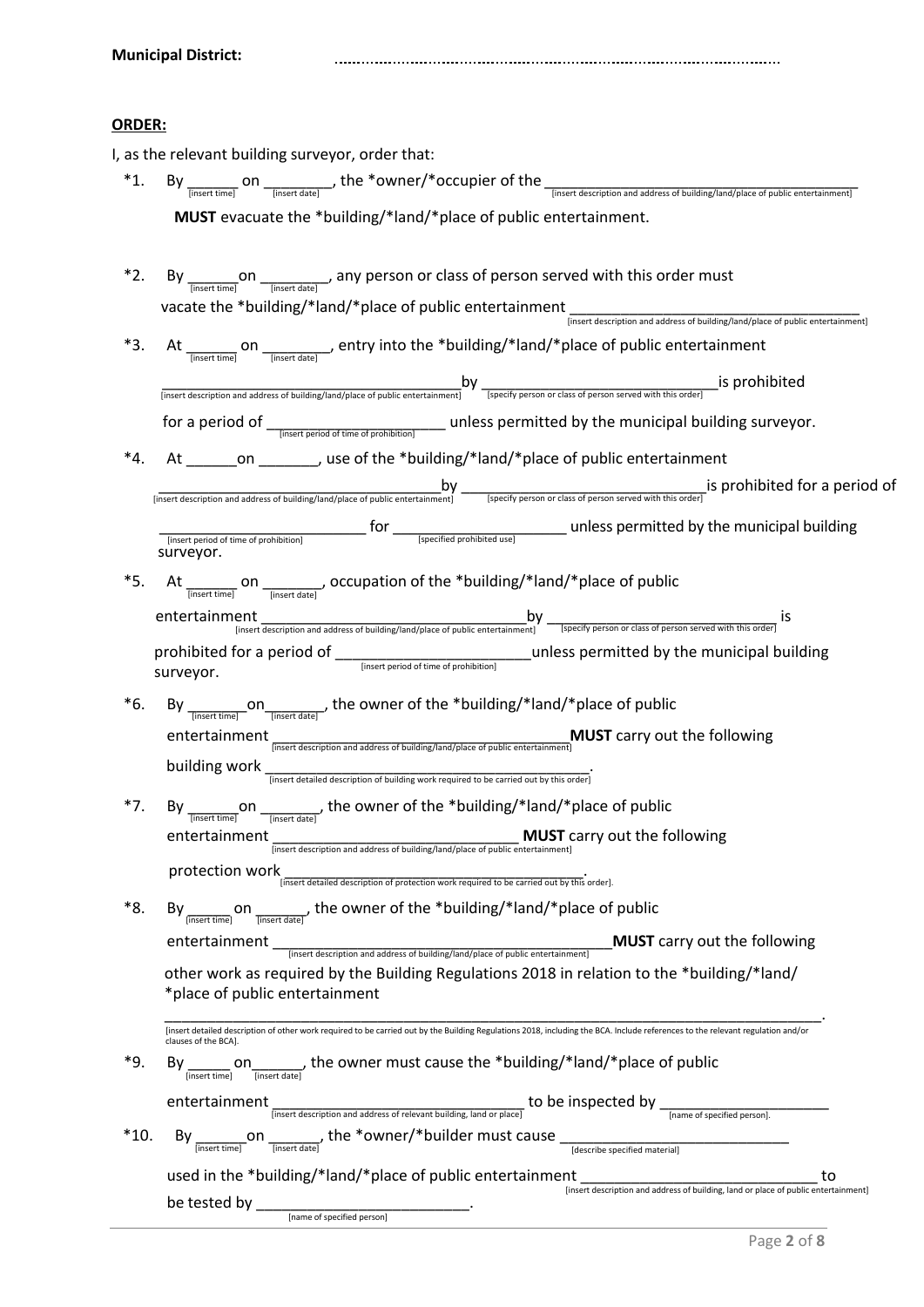- \*11. By \_\_\_\_\_\_ on \_\_\_\_\_\_, the \*owner/\*builder must arrange for *\_\_\_\_\_\_\_\_\_\_\_\_\_\_\_\_\_\_\_\_\_\_\_\_\_* [insert time] [insert date] [insert the building product or material] used in the building \_\_\_\_\_\_\_\_\_\_\_\_\_\_\_\_\_\_\_\_\_\_\_\_\_\_\_\_\_\_\_\_ to be destructively tested by a prescribed testing authority. [insert description and address of building]
- 12. The \*owner/\*builder must provide the results of the destructive testing to \*the relevant building surveyor/\*\_\_\_\_\_\_\_\_\_\_\_\_\_\_\_\_\_\_\_\_\_\_\_\_\_\_\_\_\_\_\_\_\_\_\_\_\_\_\_\_\_\_within \_\_\_\_\_\_\_ after the [name and address of other person authorised by the relevant building surveyor to receive the results] [specified time] prescribed testing authority completes the destructive testing.

# **REASON(S) WHY THIS ORDER WAS MADE:**

In accordance with section 111 of the **Building Act 1993**, I am of the opinion that the following circumstance(s) exist(s):

# **\*Building work was carried out without a building permit being issued and in force under the Building Act 1993**

The following building work has been carried out on the \*building/\*land/\*place of public entertainment without a building permit as required by the **Building Act 1993:**

[insert description of building work carried out on the relevant building, land or place of public entertainment without a building permit]

#### **\*Building work carried out in contravention of a building permit**

Building work has been carried out on the \*building/\*land/\*place of public entertainment in contravention of a building permit.

The particulars of the relevant building permit are:

| Building permit no.: | Date of issue of building permit: |
|----------------------|-----------------------------------|
|                      |                                   |
|                      |                                   |

The building work that contravenes the building permit is [*describe work*]

*[state reason(s) for why the building work does not comply with the building permit identified above]* A copy of the relevant building permit is **attached** to this order. **\*Building work has been carried out in contravention of the Building Act 1993** Building work has been carried out on the \*building/\*land/\*place of public entertainment in contravention of the **Building Act 1993**. The building work that contravenes the Building Act 1993 is [*describe work*]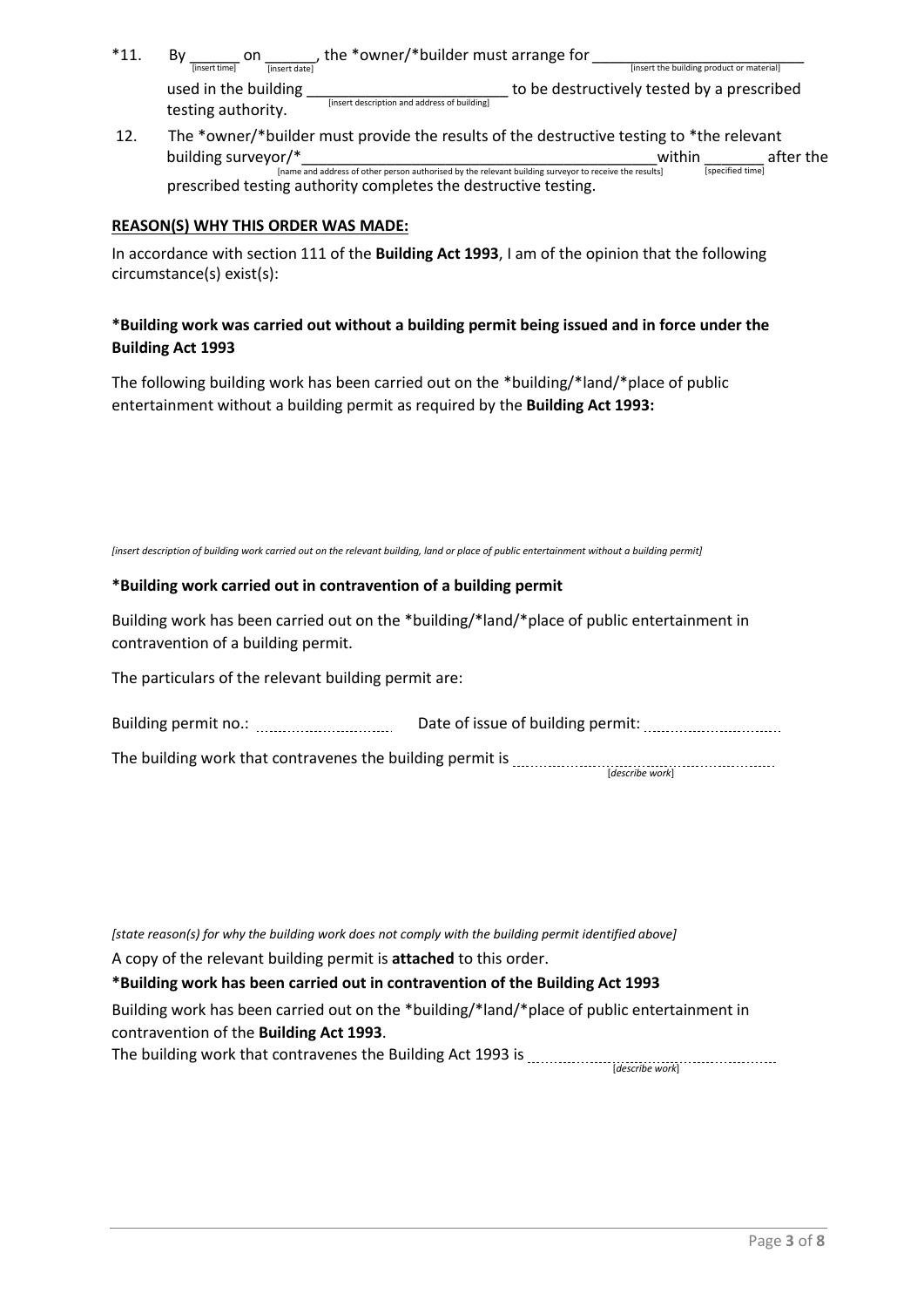*[state reason(s) why this building work does not comply with the Building Act 1993, using specific references to the section(s) of that Act that have been breached by the building work]* 

# **\*Building work has been carried out in contravention of the Building Regulations 2018 (this includes building work carried out in contravention of the Building Code of Australia)**

Building work has been carried out on the \*building/\*land/\*place of public entertainment in contravention of the Building Regulations 2018.

The building work that contravenes the Building Regulations 2018 is [*describe work*]

*[state reason(s) why building work does not comply with the Building Regulations 2018, using specific references to the regulation(s) that have been breached by the building work,* including clauses of the BCA if applicable]

#### **\*The use of the building or place of public entertainment contravenes the Building Act 1993**

The use of the \*building/\*place of public entertainment as \_\_\_\_\_\_<sub>[insert description of use]</sub> contravenes the **Building Act 1993**.

*[state reason(s) why use or uses of the building or place of public entertainment do not comply with the Building Act 1993, using specific references to the section(s) of that Act that have been breached by the use or uses]* 

**\*The use of the building or place of public entertainment contravenes the Building Regulations 2018** The use of the \*building/\*place of public entertainment as a contravenes the Building Regulations 2018. [insert description of use]

*[state reason(s) why the use or uses of the building or place of public entertainment do not comply with the Building Regulations 2018, using specific references to the regulation(s) that have been breached by the use or uses]*

**\*Safety or emergency services, installations or equipment have not been maintained in accordance with the occupancy permit and the Building Regulations 2018**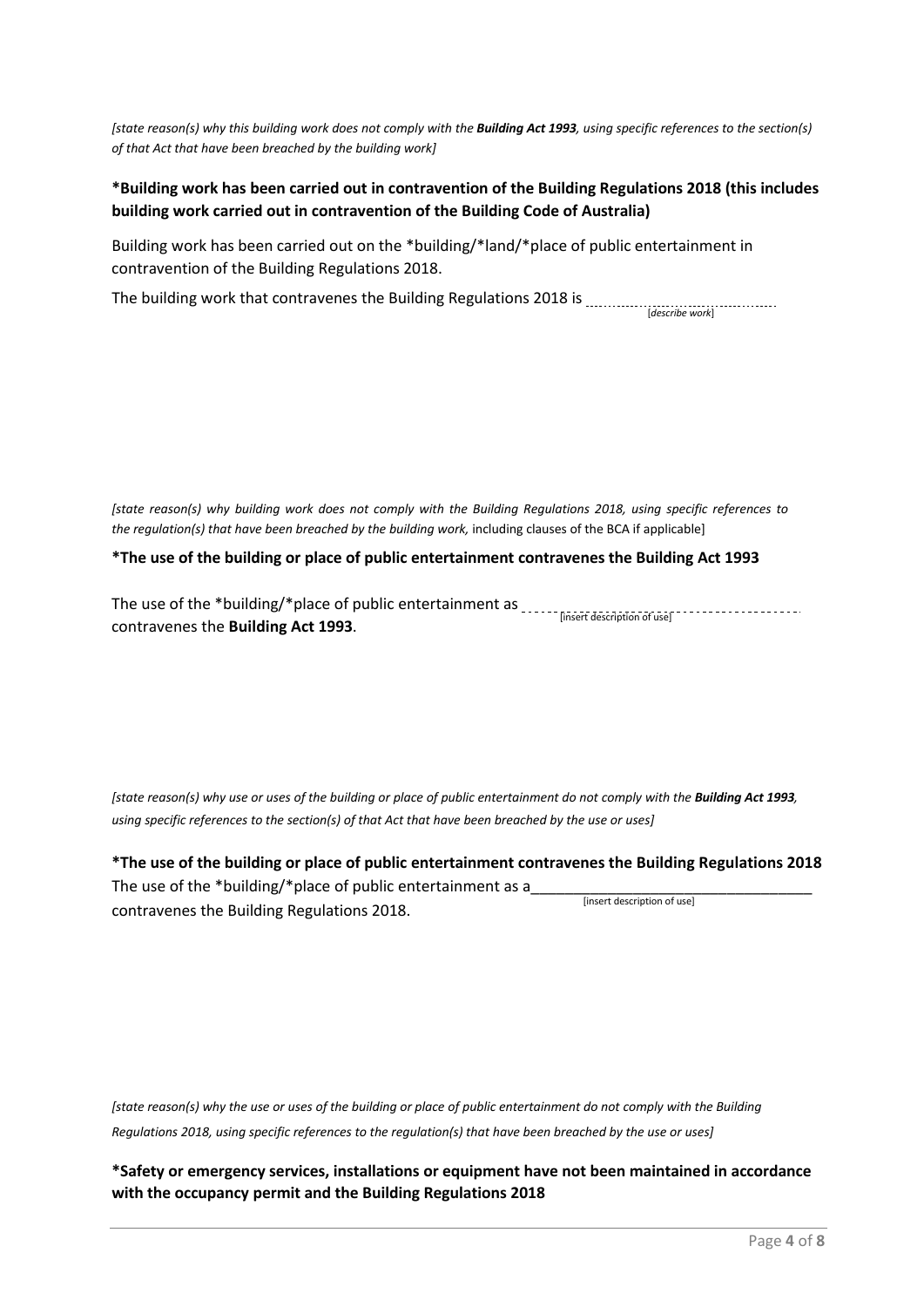Safety or emergency service(s), installation(s) or equipment in the \*building/\*land/\*place of public entertainment have not been maintained in accordance with the occupancy permit and the Building Regulations 2018.

*[detail the safety or emergency services, installations or equipment that have not been maintained, and identify the requirement in the occupancy permit or the Building Regulations 2018 that each safety or emergency service, installation or equipment has not been maintained in accordance with]* 

#### **\*Building or place of public entertainment is unfit for occupation**

\*The building is unfit for occupation.

\*The place of public entertainment is unfit for occupation or for use as a place of public entertainment.

*[state reason(s) why the building or place of public entertainment is unfit for occupation or for use as a place of public entertainment]*

#### **\*A building or place of public entertainment is a danger to life, safety or health**

The \*building/\*land/\*place of public entertainment is a danger to the life, safety or health of any member of the public or of any person using the \*building/\*land/\*place of public entertainment or to any property.

*[state reason(s) why the building, land or place of public entertainment or building work on the building, land or place of public entertainment is a danger to the life, safety or health of any member of the public or of any person using the building, land or place of public entertainment or to any property]*

#### **\*Building work is a danger to life, safety or health**

Building work on the \*building/\*land/\*place of public entertainment is a danger to the life, safety or health of any member of the public or of any person using the \*building/\*land/\*place of public entertainment or to any property.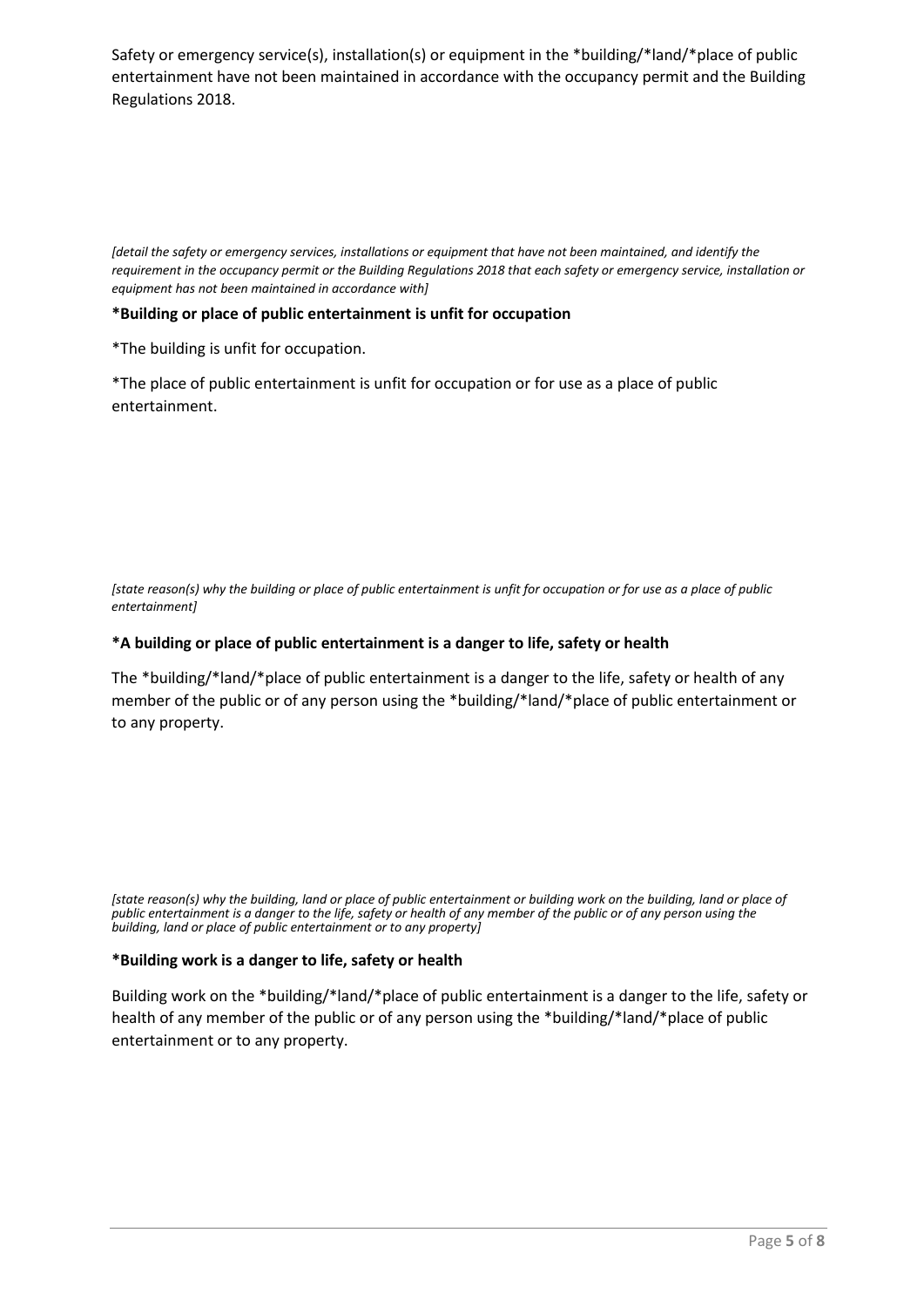*[state reason(s) why building work on the building, land or place of public entertainment is a danger to the life, safety or health of any member of the public or of any person using the building, land or place of public entertainment or to any property]*

#### **DETAILS OF RELEVANT BUILDING NOTICE:**

Date of service of building notice:

Due date for making representations as specified in the building notice:

A copy of the relevant building notice is **attached** to this building order.

At the date of making this order, the due date for the owner to make representations has now expired.

\*Representations were made by the owner. After considering these representations, I am of the opinion that, for the reasons set out in this order, the making of this building order is warranted.

\*Representations were not made by the owner.

#### **\*INSPECTION DETAILS:**

\*The date and time of any inspection of the \*building/\*land/\*place of public entertainment carried out by myself as the relevant building surveyor was—

| Time of inspection: | Date of inspection: |
|---------------------|---------------------|
|                     |                     |

#### [*list any inspections carried out by the relevant building surveyor*]

\*The date and time of any inspection relied on by myself as the relevant building surveyor for the purpose of making this order, and the name and qualifications of the person or persons who conducted the inspection are—

| Time of inspection: |      | Date of inspection:      |            |  |
|---------------------|------|--------------------------|------------|--|
| Inspected by:       |      |                          |            |  |
|                     | Name | Qualifications/Job title | RBP number |  |

## **BUILDING ORDER MADE BY:**

| Name and RBP number                                        |  |
|------------------------------------------------------------|--|
|                                                            |  |
|                                                            |  |
|                                                            |  |
| Building order number: Manuscritted Building order number: |  |
|                                                            |  |
|                                                            |  |
|                                                            |  |
| A Select as applicable                                     |  |
| * Delete if inapplicable                                   |  |